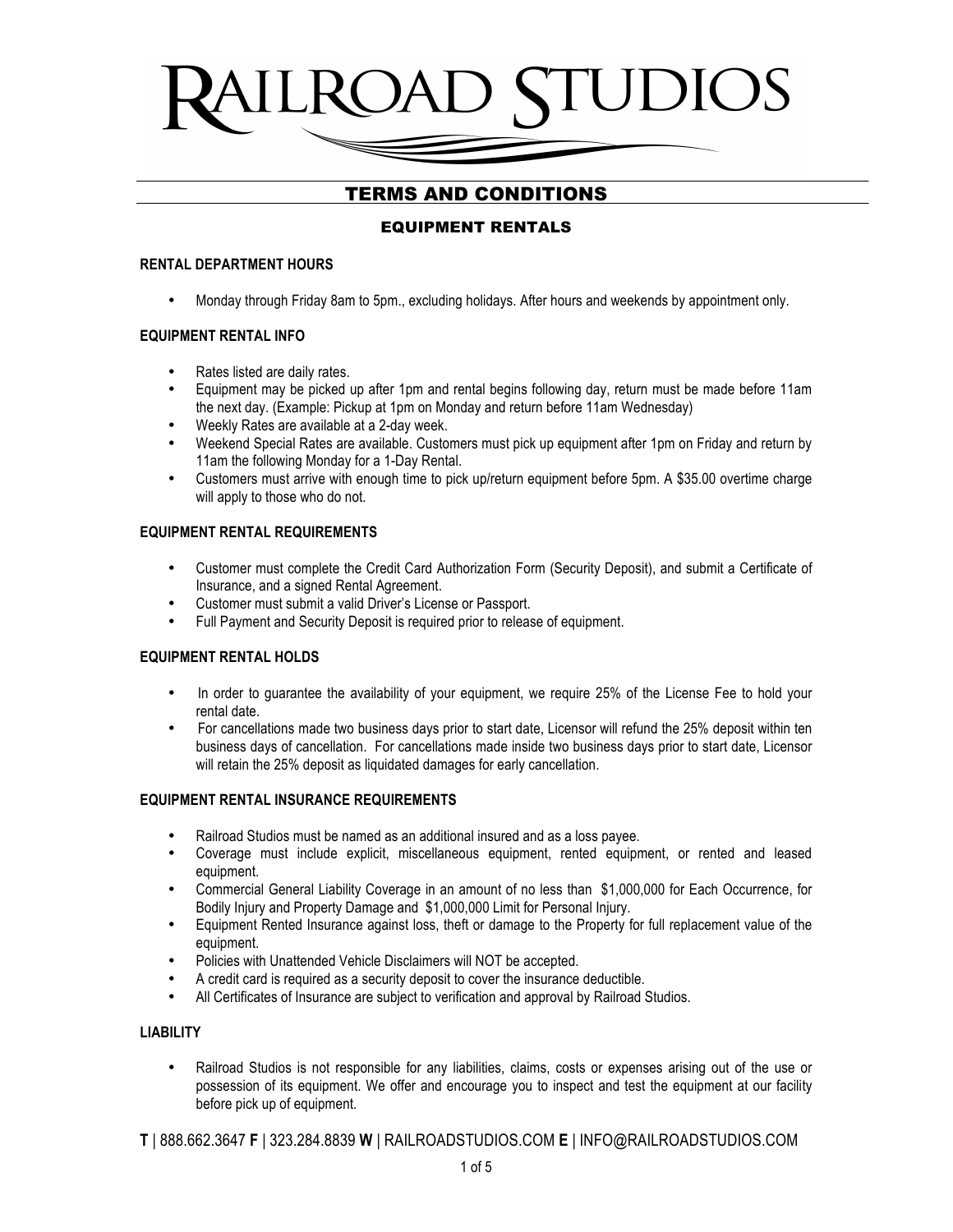## EQUIPMENT RENTALS

#### **DAMAGED EQUIPMENT**

• All equipment is rented in good condition and is to be returned in good condition, less normal wear and tear. Any repair work for damaged equipment will be charged to the customer. If equipment is damaged beyond repair, lost or stolen, customer shall pay full replacement list price. Rental will accrue until damaged or lost equipment is repaired or replaced by customer.

### **SECURITY DEPOSIT**

- Security Deposits are required for all orders and will be held until all items are returned to Railroad Studios in their original condition. If orders are returned late, incomplete, or damaged, Licensee will be notified and charged for rental overages per the terms and conditions set forth in the Property License Agreement.
- Accepted forms of Security Deposit:
	- 1. Cash
	- 2. Credit Card Authorization \*

\*Card Holder with valid identification must be present, or Credit Card Authorization form must be filled out and submitted with a photocopy of Card Holder's valid identification and the Credit Card's front and back. Credit Card Deposits will also be charged a surcharge of 2% for Visa or Master Card or 3% for American Express. The Credit Card Authorization form authorizes Railroad Studios to charge the card for rental fees, late fees, handling charges, and/or repair or replacement costs. Deposits will be run as a "Hold" on funds. If Property is returned on-time, without any loss or damages, the hold will be promptly released. If Property is lost, damaged, or returned late, Railroad Studios will notify the Licensee before the charges are placed on the card, as a courtesy to the Card Holder, but in no way is a requirement for charged overages.

#### **LIGHTING GLOBES**

• The customer is responsible for any burned out globes during the rental. The customer is required to maintain the globes in good condition or will be required to buy a replacement globe if any damage occurs (This includes bubbles from touching, pitting from dust or improper cleaning) The customer will pay for any missing globes.

#### **TRANSPORTATION GUIDELINES FOR RENTALS**

- The Transportation of Railroad Studios rental property is the sole responsibility of the Licensee.
- Railroad Studios does not load or unload vehicles.
- Licensee must provide an appropriate vehicle for transportation.
- Licensee must provide adequate rope, tie downs, and furniture pads.
- Licensee must provide sufficient crew to load and unload vehicle.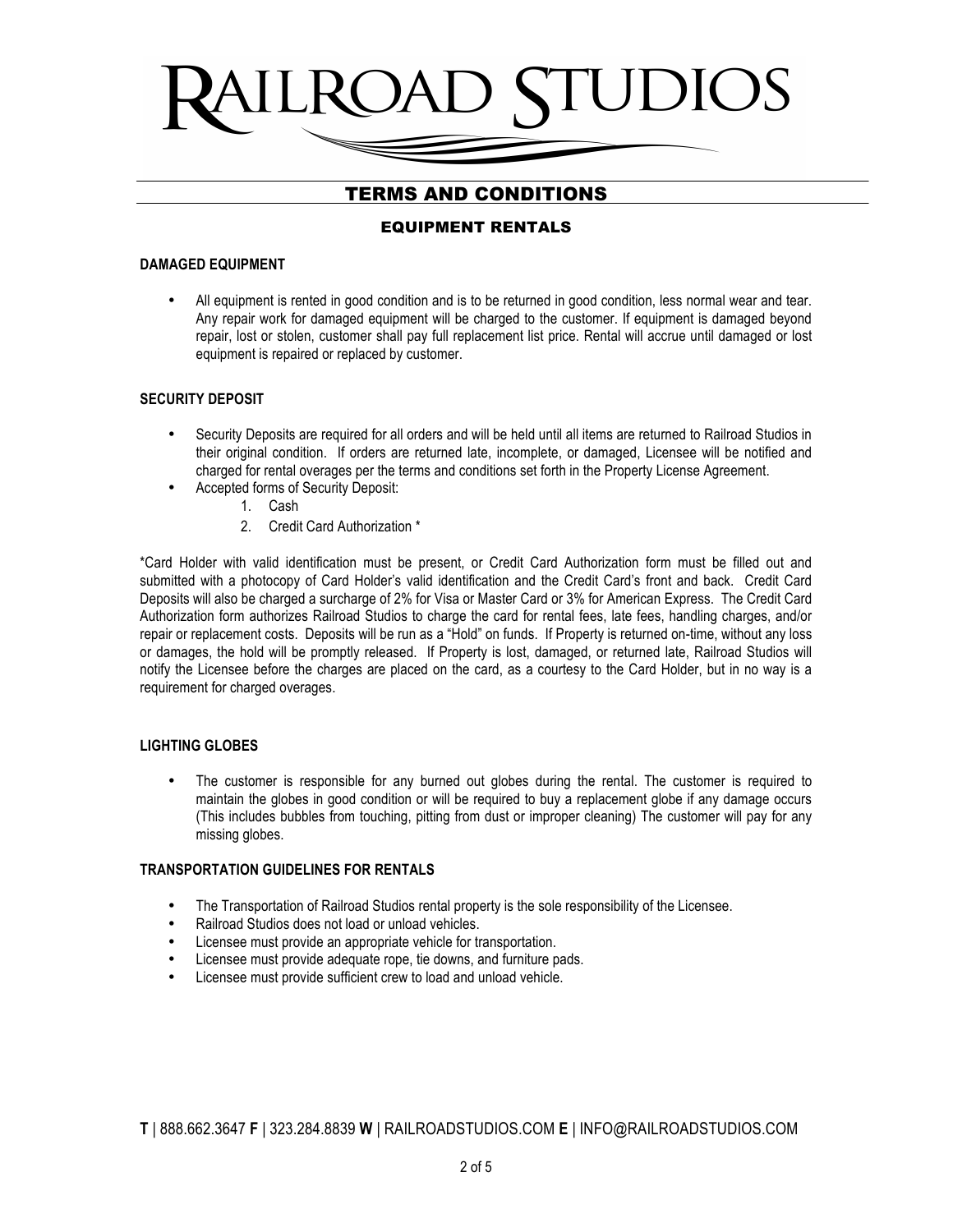# UL JAD S

# TERMS AND CONDITIONS

# STUDIO RENTALS

### **STUDIO OFFICE HOURS**

• Monday through Friday 8am to 5pm., excluding holidays. After hours and weekends by appointment only. Studio rental is available 24 hours.

### **STUDIO RENTAL INFO**

- Studio Rentals are based on 5 Hour and 10 Hour Days. Overtime Charges Apply
	- Studio Rental package includes:
		- Staging Area
		- Pre-Lit Cyclorama Stage with 19' Grid
		- Orange Room
		- **Sky Loft**
		- Makeup and Wardrobe
		- Hair Salon
		- Chef's Kitchen
		- **Observation Point**
		- 5-Ton Air Conditioning System
		- Power 400 Amps, Camlock
		- Basic Grip and Lighting Package
		- Stage Manager
		- Wi-Fi and Fax Machine
		- 3 Onsite Parking Spaces, Street Parking Available.
- Additional equipment available upon request. Including Camera, Audio, Lighting, Grip, and Distribution.

#### **STUDIO HOLD POLICY**

• In order to guarantee the availability of the studio, we require a signed location rental agreement, a security deposit, and 10% of the license fee to hold your rental date.

### **STUDIO CANCELLATION POLICY**

- All cancellations must be made with a representative at Railroad Studios one week (five business days) prior to the start date.
- For cancellations made one week (five business days) prior to the start date, Licensor will retain the security deposit, and will refund the 10% License Fee within 10 business days of the cancellation.
- For cancellations made inside one week (five business Days) prior to the start date, the 10% of the license fee and Security Deposit made will be retained by licensor as liquidated damages for early cancellation of this agreement.

#### **LIABILITY**

• Railroad Studios is not responsible for any liabilities, claims, costs or expenses arising out of the use or possession of its studio, property or equipment. We offer and encourage you to inspect and test the equipment at our facility before pick up of equipment.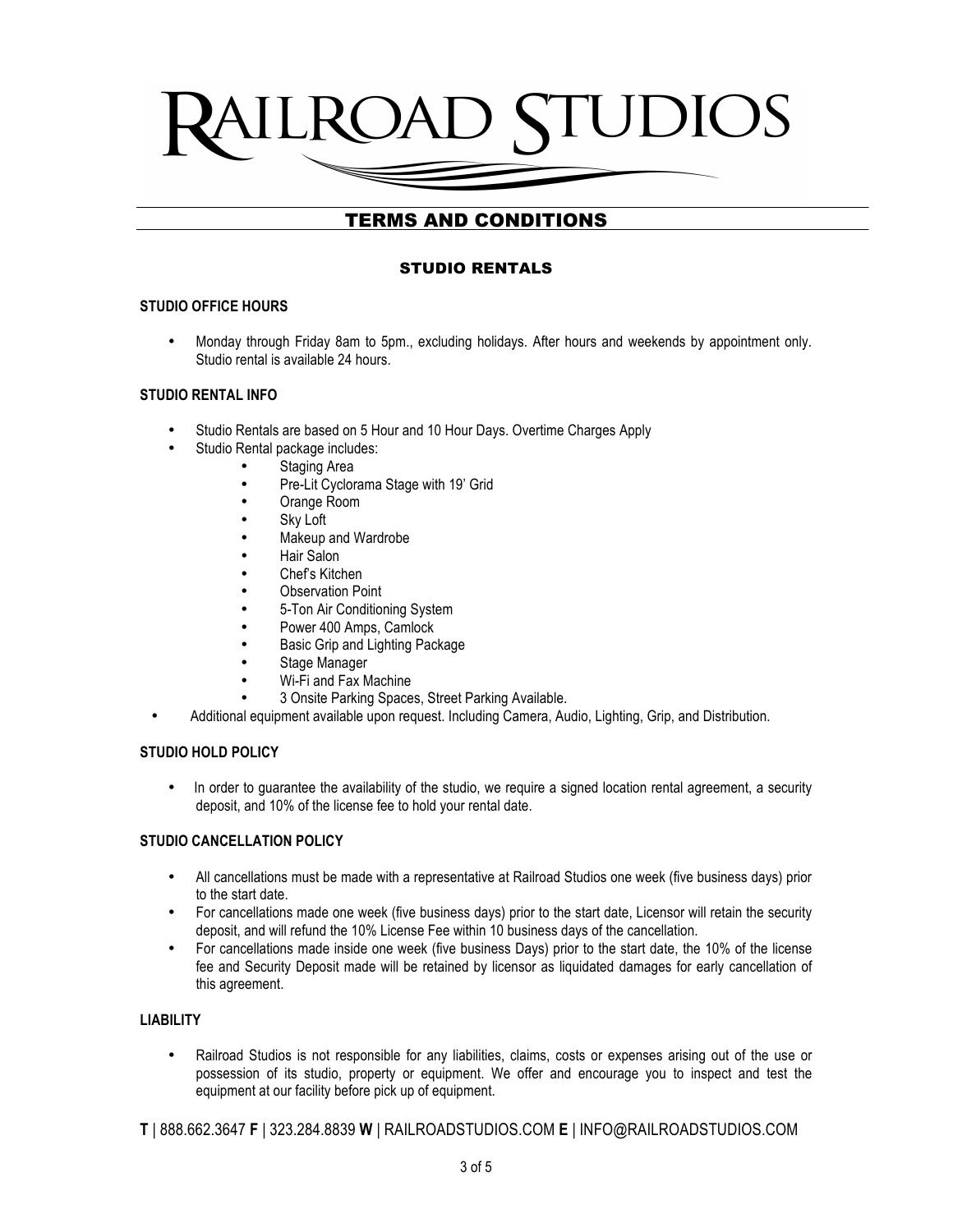# STUDIO RENTALS

#### **STUDIO INSURANCE REQUIREMENTS**

- Railroad Studios must be named as an additional insured and as a loss payee: Railroad Studios, 1500 Railroad St. Glendale, CA 91204.
- Certificate Of insurance must be submitted no later than 3 business days prior to start date.
- Commercial General Liability Insurance not less than a \$2,000,000.00 aggregate, and not less than \$1,000,000.00 per occurrence.
- Equipment Rented Insurance against loss, theft or damage to the Property for full replacement value as determined by the Licensor, but not less than \$100,000.00.
- Third Party Property Damage Insurance not less than \$1,000,000.00.
- Policies with Unattended Vehicle Disclaimers will NOT be accepted.
- A credit card is required as a security deposit to cover the insurance deductible.
- All Certificates of Insurance are subject to verification and approval by Railroad Studios.

#### **SECURITY DEPOSIT**

- Security Deposits are required for all orders and will be held until all items are returned to Railroad Studios in their original condition. If orders are returned late, incomplete, or damaged, Licensee will be notified and charged for rental overages per the terms and conditions set forth in the Property License Agreement.
	- Accepted forms of Security Deposit:
		- 3. Cash
		- 4. Credit Card Authorization \*

\*Card Holder with valid identification must be present, or Credit Card Authorization form must be filled out and submitted with a photocopy of Card Holder's valid identification and the Credit Card's front and back. Credit Card Deposits will also be charged a surcharge of 2% for Visa or Master Card or 3% for American Express. The Credit Card Authorization form authorizes Railroad Studios to charge the card for rental fees, late fees, handling charges, and/or repair or replacement costs. Deposits will be run as a "Hold" on funds. If Property is returned on-time, without any loss or damages, the hold will be promptly released. If Property is lost, damaged, or returned late, Railroad Studios will notify the Licensee before the charges are placed on the card, as a courtesy to the Card Holder, but in no way is a requirement for charged overages.

#### **GRIP – LIGHTING – DISTRIBUTION**

- No outside vendors allowed, all Lighting / Grip / Distribution/ will be supplied by Railroad Studios unless prior arrangements have been made with Railroad Studios.
- All equipment sub-rental arrangements must be made through Railroad Studios Stage Managers. All equipment and materials owned by Railroad Studios, not specifically listed herein, will be billed as used.